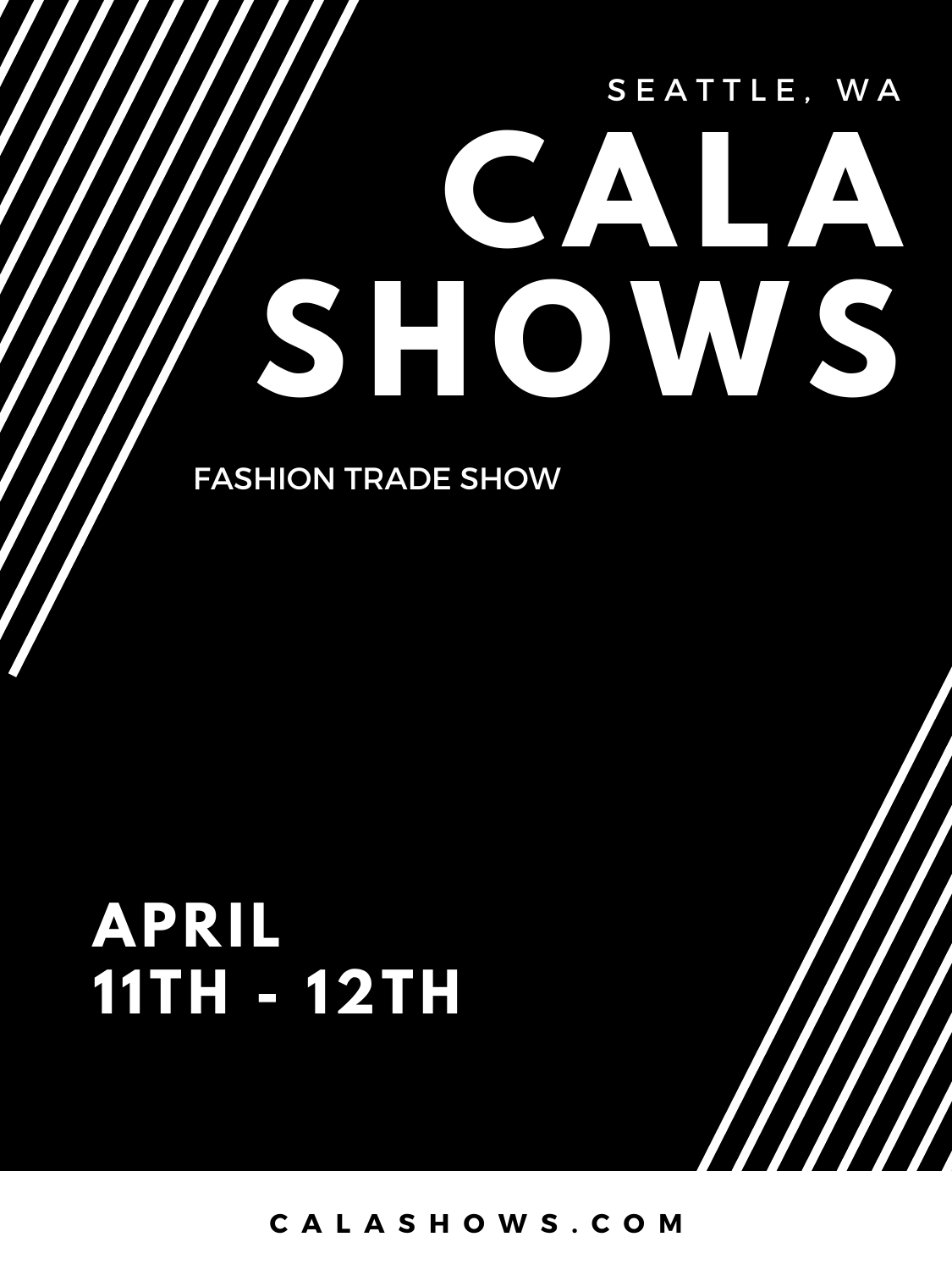# **CALA Seattle April 11th & 12th Seattle BOOTH DIRECTORY**

#### **101 Mary Joya Showroom**

Mary Joya, Amber Maravi, Lisa Morales

**BDG** urban outfitters Bolsa Nova FP Movement Free People Free People Shoes Intimately FP Three Dots We The Free

#### **102 XCVI**

XCVI Matthew Gill 562-760-9861

#### **103 G Sales**

Kenneth Gandolfo, Katie Smith

- Z Active
- Z Eyewear
- Z Girls
- Z Lounge
- Z Supply

#### **104 Perlmanrep**

David Perlman (213) 327-0809

La Maison Le Soir Lili Sidonio Molly Bracken Premium

#### **105 Lines of Denmark**

Daniel Butler, Valerie Seitz, Sharon Blackburn

Henriette Steffensen Ilse Jacobsen Papucei Rollie U.No.5

#### **106**

#### **Place Showroom**

ASTR EN SAISON KAANAS Lost + Wander MON RENN MOON RIVER NIA RAGA SOVERE Lauren Keros, Marianne Brehmer

# **107**

#### **Ten Underscore**

INTENTIONALLY BLANK GILBERT MORAN, Ty McBride

#### **108**

# **Chinese Laundry**

Jessica Nelson, Sam **Chagzoetsang** 

Chinese Laundry

#### **109 Maria Aliotti**

Maria Aliotti 206-786-2939

Frost Hats Kinross Cashmere LAmade LILLA | P Suzi Roher Graphic Tee's

#### **110 KD Collections Inc.**

Crown Jewel Latico Leather Scout Curated Wears Kelly Holliman (425) 466-2353

#### **111 Lori Markman Showroom**

Embrujo del Arte Kokun Morrison Denim Paper Label Lori Markman 415-310-2546

# **112**

# **Linda Conley**

**ESQUALO** Linda Conley (206) 379-8238

#### **113 7Diamonds**

7Diamonds Mario Pasillas 714-241-7190

#### **114 Castillo Showroom**

WYETH Sylvia Castillo, Emma Teasdale, Ruthie Miller

#### **115 Chaser**

Chaser Saltwater Luxe Sandrine Rose Sister x Soeur Katie Meis, Britany Bottaro (609) 602-8586

# **116**

#### **One of Eight Showroom**

Sesi Teal, Alyse Nazaroff 949-306-8585

All Fenix All Fenix Activewear Diff Eyewear Esmaee Farrah B Jewelry Lucy Paris Refined Canvas Self Contrast Sub Urban Riot

#### **117 InPRessLA**

4CCCCEES ITALIAN COWBOY MARCO DELI PENNYROYAL WAL & PAI Art Abenoza 323-828-9212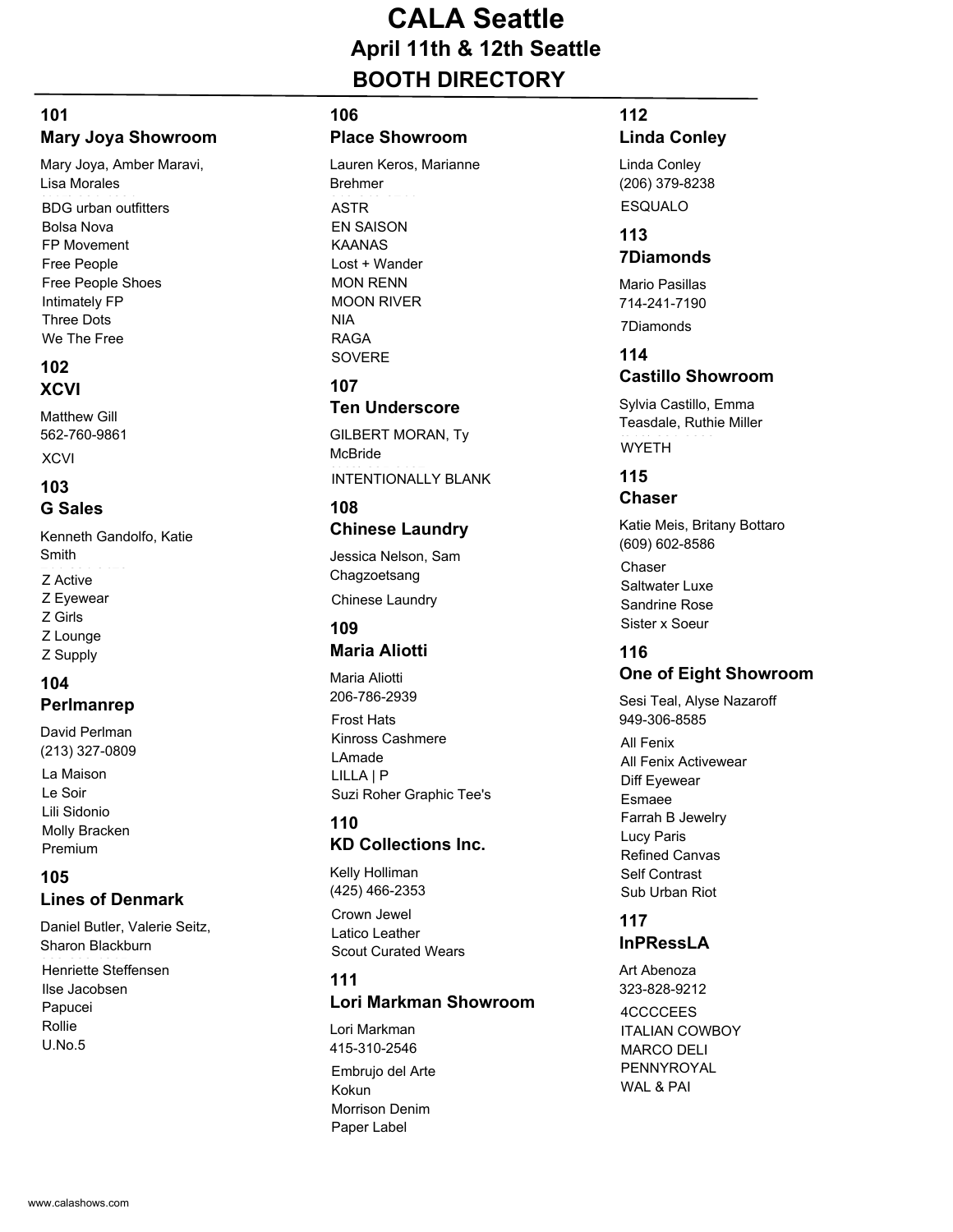# **CALA Seattle April 11th & 12th Seattle BOOTH DIRECTORY**

#### **118 Big Sky Sales**

Rosalie Herrera 760-845-6399

Junk Food L\*Space

#### **119 Nunoo**

Alfred Davis (323) 244-3092

Nunoo

# **120**

#### **Marked Showroom**

SASKIA BECK, CAITLIN RICHARDSON

4SI3NNA BAYSE DAYDREAMER Daze Denim dRA Heartloom SZADE

# **121**

#### **Hale Bob**

Maria Isabel Garcia (323) 835-1166

Hale Bob

# **122**

#### **Gentle Fawn**

Orit Levy (818) 469-1100

Gentle Fawn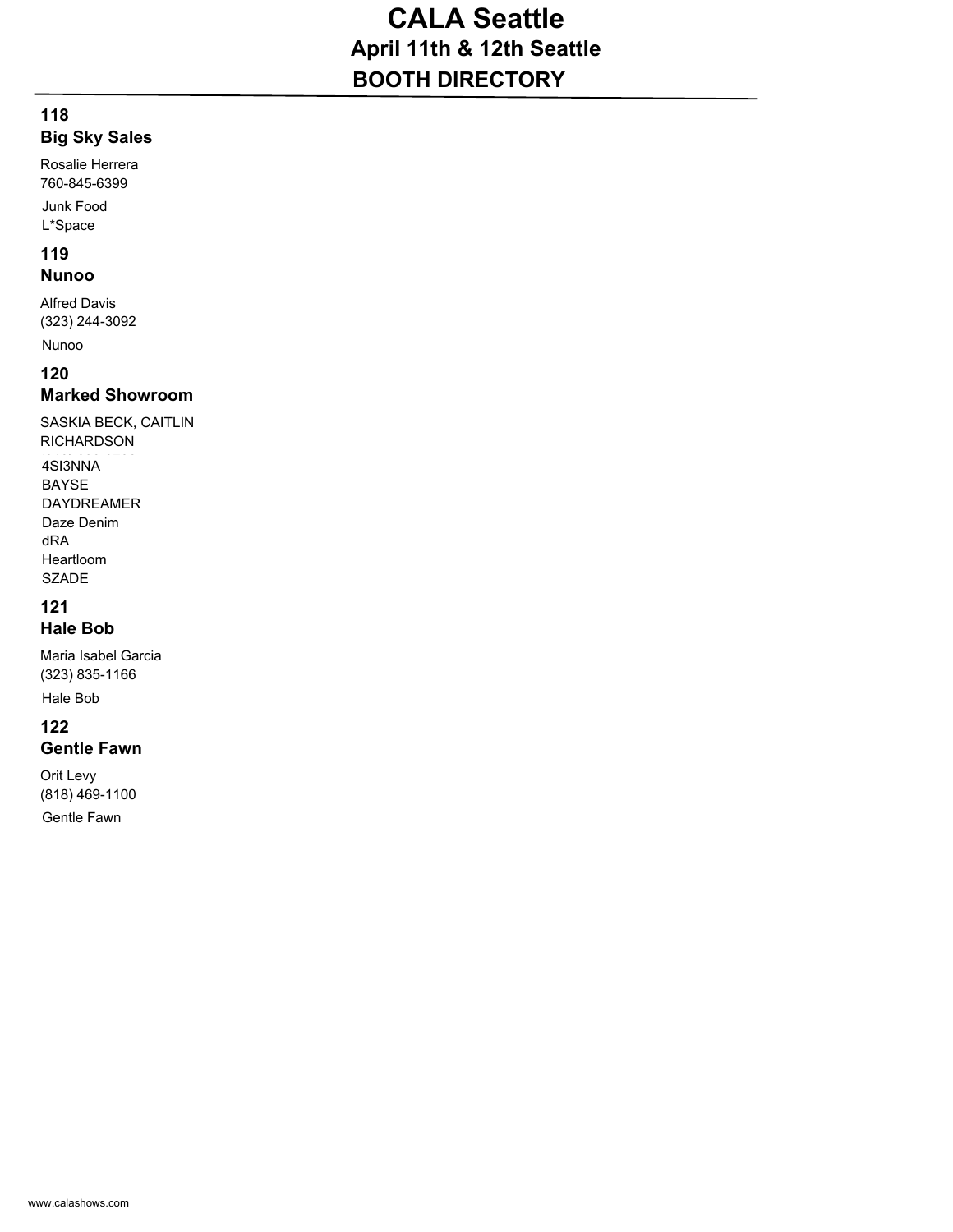# **CALA Seattle April 11th & 12th Seattle CATEGORY DIRECTORY**

| <b>ACTIVEWEAR</b>                 |     | <b>Frost Hats</b>           | 109 | <b>FOOTWEAR</b>   |     |
|-----------------------------------|-----|-----------------------------|-----|-------------------|-----|
| 7Diamonds                         | 113 | <b>KAANAS</b>               | 106 | Chinese Laundry   | 108 |
| All Fenix                         | 116 | Kinross Cashmere            | 109 | Free People Shoes | 101 |
| All Fenix Activewear              | 116 | Latico Leather              | 110 | Ilse Jacobsen     | 105 |
| Crown Jewel                       | 110 | Nunoo                       | 119 | <b>KAANAS</b>     | 106 |
| FP Movement                       | 101 | <b>Scout Curated Wears</b>  | 110 | Papucei           | 105 |
| Z Active                          | 103 | <b>SZADE</b>                | 120 | Rollie            | 105 |
| <b>T-SHIRTS</b>                   |     | <b>WYETH</b>                | 114 | Sister x Soeur    | 115 |
| 7Diamonds                         | 113 | Z Eyewear                   | 103 | U.No.5            | 105 |
| <b>BAYSE</b>                      | 120 | <b>DENIM</b>                |     | <b>DRESSES</b>    |     |
| <b>BDG</b> urban outfitters       | 101 | 7Diamonds                   | 113 | 4SI3NNA           | 120 |
| Chaser                            | 115 | <b>BDG</b> urban outfitters | 101 | <b>ASTR</b>       | 106 |
| Crown Jewel                       | 110 | Daze Denim                  | 120 | <b>BAYSE</b>      | 120 |
| <b>DAYDREAMER</b>                 | 120 | <b>ESQUALO</b>              | 112 | dRA               | 120 |
| Embrujo del Arte                  | 111 | Morrison Denim              | 111 | <b>EN SAISON</b>  | 106 |
| Junk Food                         | 118 | Sandrine Rose               | 115 | Esmaee            | 116 |
| LAmade                            | 109 | SOVERE                      | 106 | Free People       | 101 |
| LILLA   P                         | 109 | We The Free                 | 101 | Gentle Fawn       | 122 |
| Refined Canvas                    | 116 | <b>SUSTAINABLE</b>          |     | Hale Bob          | 121 |
| Sub Urban Riot                    | 116 | All Fenix                   | 116 | Heartloom         | 120 |
| Suzi Roher Graphic                | 109 | Henriette Steffensen        | 105 | Ilse Jacobsen     | 105 |
| Tee's                             |     | Nunoo                       | 119 | LAmade            | 109 |
| <b>Three Dots</b>                 | 101 | Paper Label                 | 111 | Le Soir           | 104 |
| We The Free<br><b>ACCESSORIES</b> | 101 | Premium                     | 104 | Lili Sidonio      | 104 |
|                                   |     | Saltwater Luxe              | 115 | LILLA   P         | 109 |
| Bolsa Nova                        | 101 | <b>Scout Curated Wears</b>  | 110 | Lost + Wander     | 106 |
| Diff Eyewear                      | 116 | <b>SZADE</b>                | 120 | Lucy Paris        | 116 |
| Free People Shoes                 | 101 | Three Dots                  | 101 | Molly Bracken     | 104 |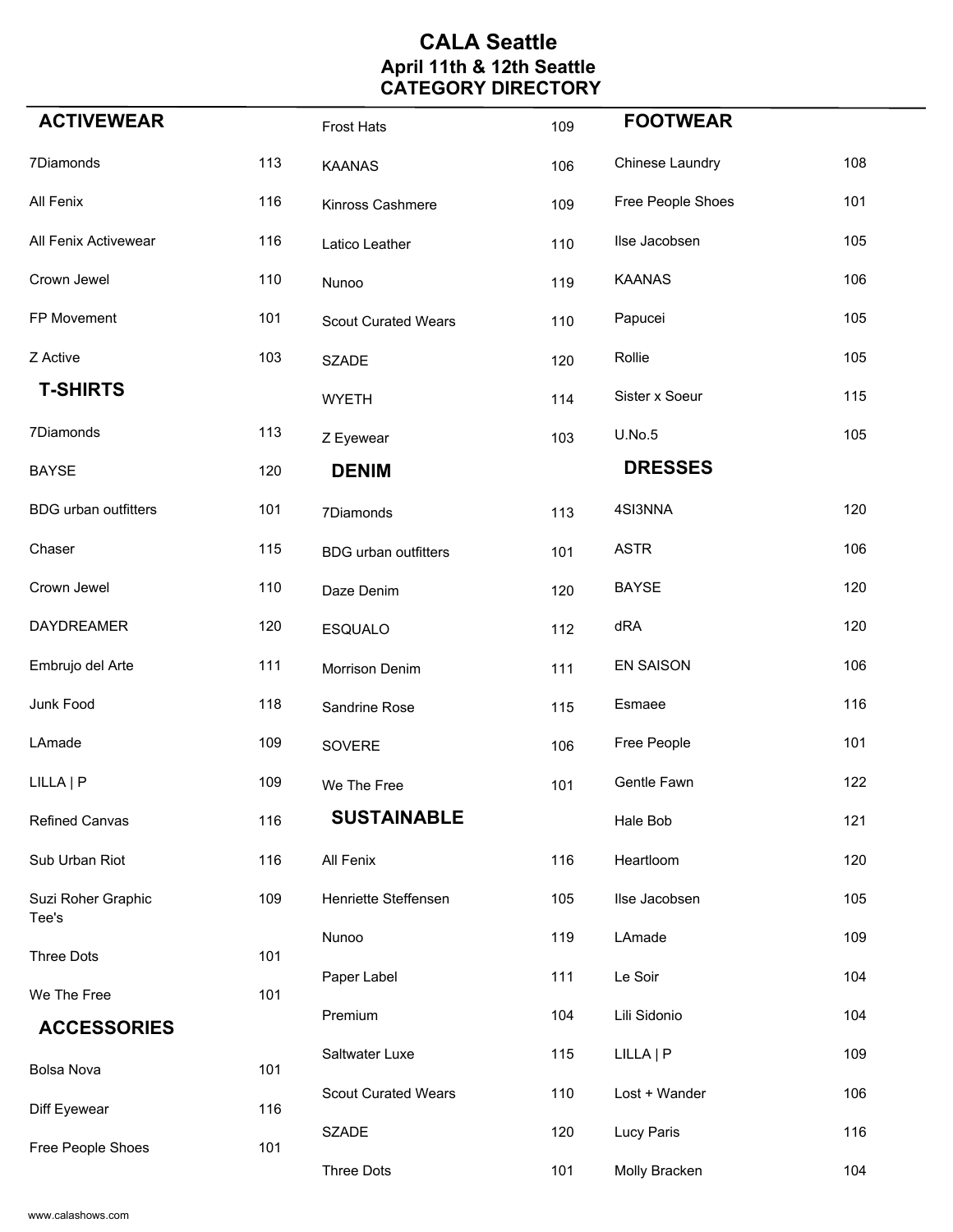# **CALA Seattle April 11th & 12th Seattle CATEGORY DIRECTORY**

| <b>MON RENN</b>             | 106 | Free People          | 101 | Z Supply             | 103 |
|-----------------------------|-----|----------------------|-----|----------------------|-----|
| <b>MOON RIVER</b>           | 106 | Gentle Fawn          | 122 | <b>MEN'S</b>         |     |
| Premium                     | 104 | Heartloom            | 120 | 7Diamonds            | 113 |
| <b>RAGA</b>                 | 106 | Kokun                | 111 | Sub Urban Riot       | 116 |
| Saltwater Luxe              | 115 | Lili Sidonio         | 104 | <b>OUTERWEAR</b>     |     |
| Self Contrast               | 116 | Lucy Paris           | 116 | 7Diamonds            | 113 |
| SOVERE                      | 106 | Molly Bracken        | 104 | dRA                  | 120 |
| Z Girls                     | 103 | <b>NIA</b>           | 106 | <b>EN SAISON</b>     | 106 |
| Z Supply                    | 103 | Paper Label          | 111 | Esmaee               | 116 |
| <b>HANDBAGS</b>             |     | <b>XCVI</b>          | 102 | <b>ESQUALO</b>       | 112 |
| <b>Bolsa Nova</b>           | 101 | Z Girls              | 103 | Gentle Fawn          | 122 |
| <b>KAANAS</b>               | 106 | Z Supply             | 103 | Heartloom            | 120 |
| Latico Leather              | 110 | <b>LOUNGEWEAR</b>    |     | Ilse Jacobsen        | 105 |
| <b>INTIMATES</b>            |     | All Fenix Activewear | 116 | <b>MOON RIVER</b>    | 106 |
| Intimately FP               | 101 | Chaser               | 115 | <b>EUROPEAN</b>      |     |
| La Maison                   | 104 | Henriette Steffensen | 105 | <b>Bolsa Nova</b>    | 101 |
| <b>JEWELRY</b>              |     | Intimately FP        | 101 | <b>ESQUALO</b>       | 112 |
| Farrah B Jewelry            | 116 | Kinross Cashmere     | 109 | Free People Shoes    | 101 |
| <b>Scout Curated Wears</b>  | 110 | L*Space              | 118 | Henriette Steffensen | 105 |
| <b>KNITWEAR</b>             |     | La Maison            | 104 | Lili Sidonio         | 104 |
| All Fenix                   | 116 | LAmade               | 109 | Papucei              | 105 |
| All Fenix Activewear        | 116 | LILLA   P            | 109 | Premium              | 104 |
| <b>ASTR</b>                 | 106 | <b>NIA</b>           | 106 | Sister x Soeur       | 115 |
| <b>BAYSE</b>                | 120 | Paper Label          | 111 | <b>SCARVES</b>       |     |
| <b>BDG</b> urban outfitters | 101 | Sub Urban Riot       | 116 | <b>ESQUALO</b>       | 112 |
| Chaser                      | 115 | <b>XCVI</b>          | 102 | <b>HATS</b>          |     |
|                             |     |                      |     |                      |     |
| Esmaee                      | 116 | Z Lounge             | 103 | <b>Frost Hats</b>    | 109 |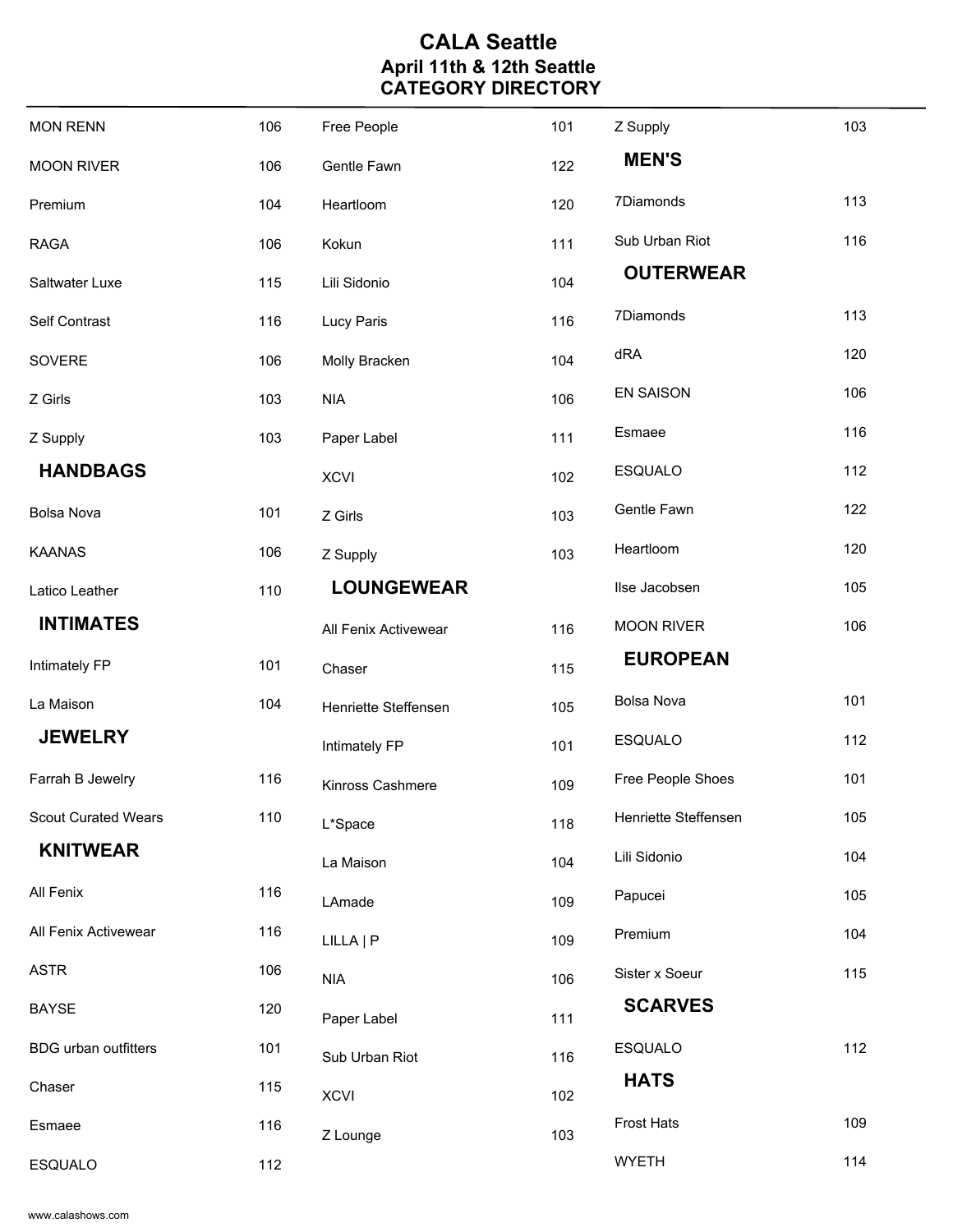# **CALA Seattle April 11th & 12th Seattle CATEGORY DIRECTORY**

| <b>SWIMWEAR</b>   |     | <b>XCVI</b>        | 102 |
|-------------------|-----|--------------------|-----|
| L*Space           | 118 | Z Girls            | 103 |
| <b>TOPS</b>       |     | Z Supply           | 103 |
| 4SI3NNA           | 120 | <b>PANTS</b>       |     |
| 7Diamonds         | 113 | 7Diamonds          | 113 |
| <b>ASTR</b>       | 106 | <b>ESQUALO</b>     | 112 |
| dRA               | 120 | Hale Bob           | 121 |
| Embrujo del Arte  | 111 | Lost + Wander      | 106 |
| EN SAISON         | 106 | <b>MON RENN</b>    | 106 |
| ESQUALO           | 112 | Morrison Denim     | 111 |
| FP Movement       | 101 | <b>RAGA</b>        | 106 |
| Free People       | 101 | <b>CASHMERE</b>    |     |
| Hale Bob          | 121 | <b>Frost Hats</b>  | 109 |
| Intimately FP     | 101 | Kinross Cashmere   | 109 |
| Kokun             | 111 | Kokun              | 111 |
| Lost + Wander     | 106 | Sandrine Rose      | 115 |
| Lucy Paris        | 116 | <b>MADE IN USA</b> |     |
| Molly Bracken     | 104 | Crown Jewel        | 110 |
| <b>MON RENN</b>   | 106 | <b>DAYDREAMER</b>  | 120 |
| <b>MOON RIVER</b> | 106 | Embrujo del Arte   | 111 |
| <b>NIA</b>        | 106 | Farrah B Jewelry   | 116 |
| <b>RAGA</b>       | 106 | FP Movement        | 101 |
| Saltwater Luxe    | 115 | Morrison Denim     | 111 |
| Sandrine Rose     | 115 | Self Contrast      | 116 |
| Self Contrast     | 116 | Z Supply           | 103 |
| SOVERE            | 106 |                    |     |
| Three Dots        | 101 |                    |     |
| We The Free       | 101 |                    |     |